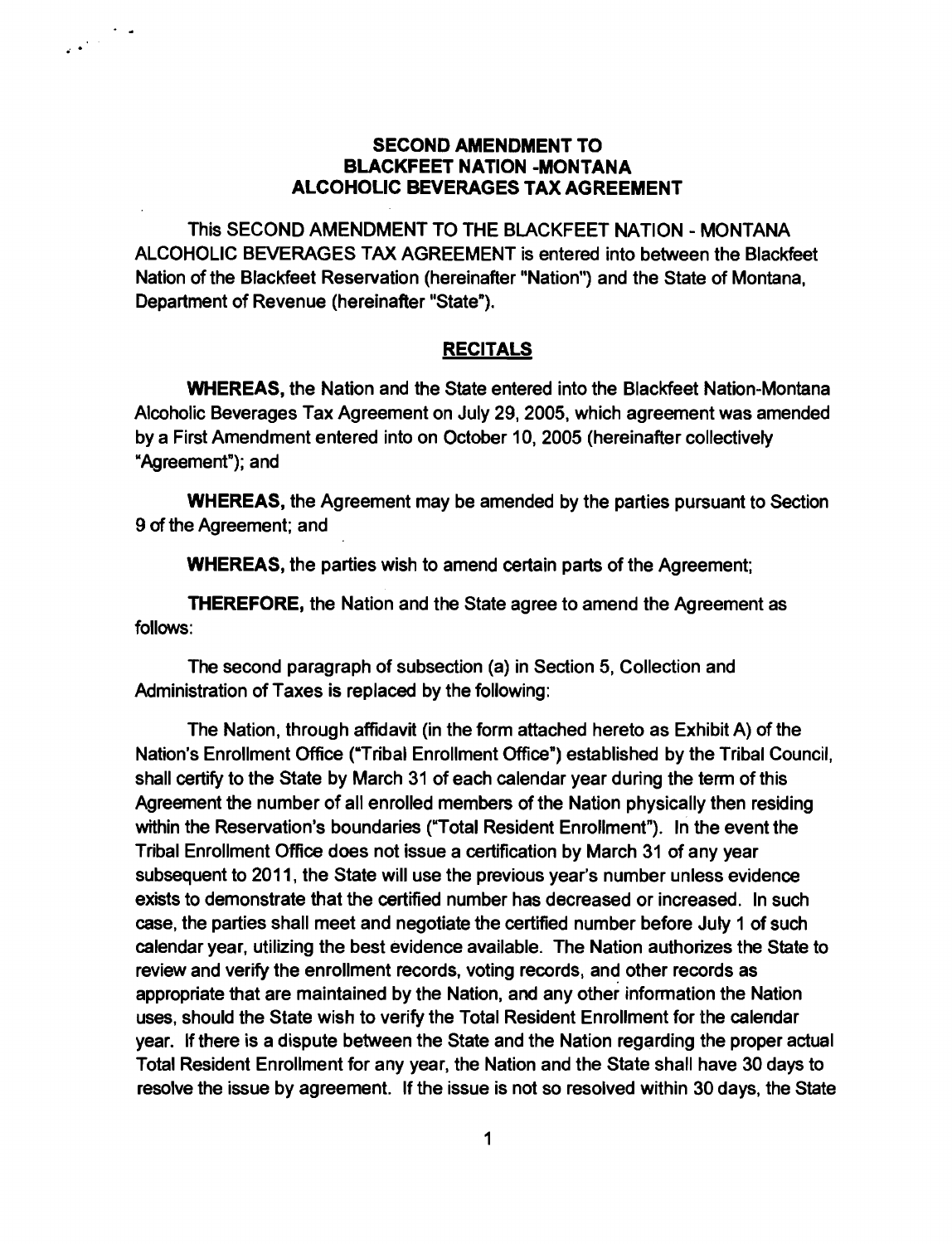may use the Total Resident Enrollment figure used for the prior calendar year until a revised Total Resident Enrollment figure is agreed on by both Parties. Any such adjustment to the Total Resident Enrollment figure shall be retroactively applied from January  $1^{st}$  of the current calendar year and, to account for the adjustment, a one-time payment adjustment will be made in the payment due for the next full calendar quarter payment.

As required by Section 9 of the Agreement, the parties' signatures are set forth below. Except as expressly amended hereby, all terms and conditions of the Agreement remain in full force and effect.

This Second Amendment shall apply to distributions beginning January 1. 2011.

This Second Amendment consists of two (2) pages.

DATED <u>*Laurence 18, 2012*</u>

STATE OF MONTANA: BLACKFEET NATION:

 $\ddot{\cdot}$ 

المعانية

Brian Schweitz Vernor

Dan Bucks, Director **Department of Revenue** 

Approved pursuant to § 18-11-105, MCA

lock, Montana Attorney General

T.J. Show, Chairman Blackfeet Tribal Business Council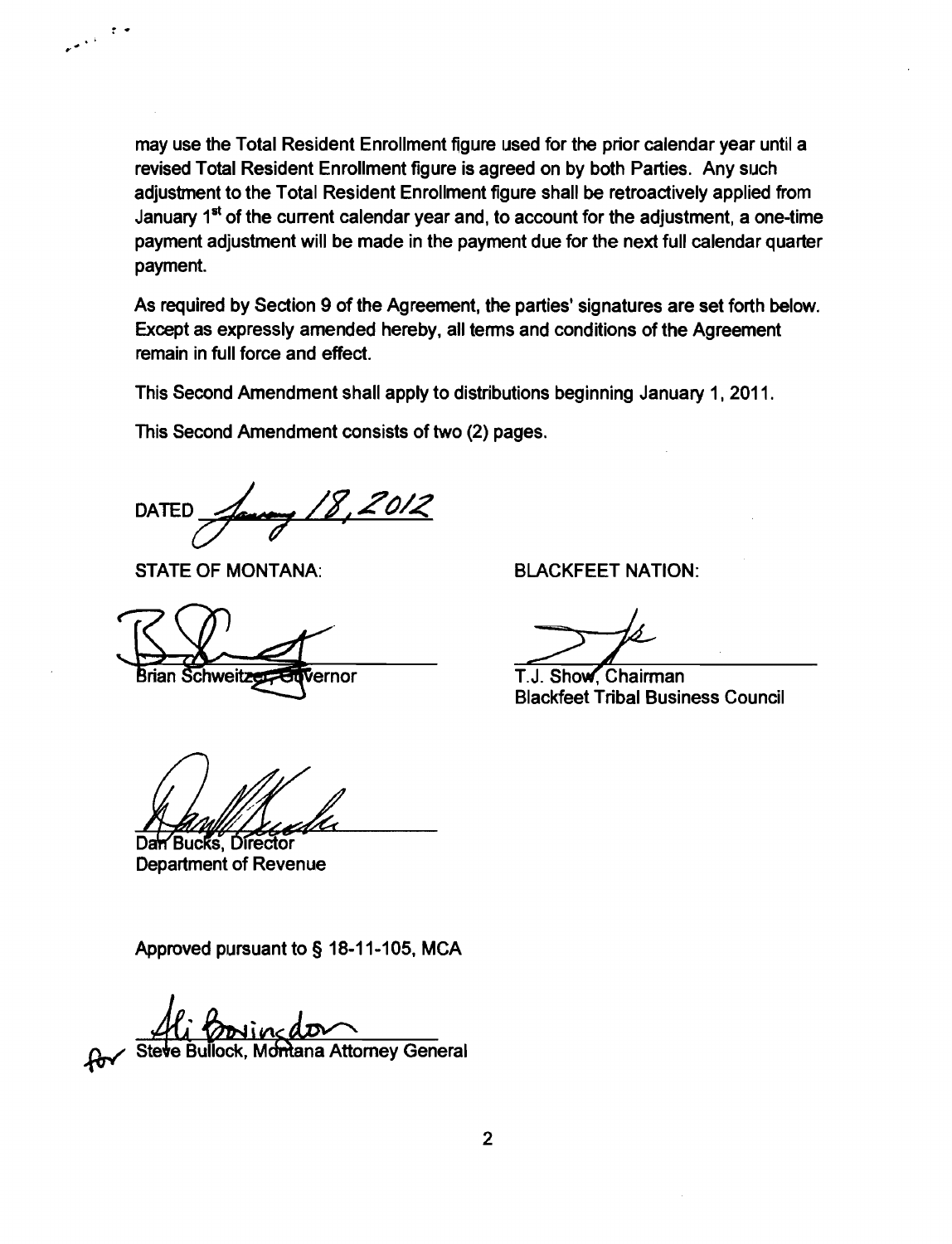## **Exhibit A**

STATE OF MONTANA }

: ss County of  $\qquad \qquad \}$ 

## **AFFIDAVIT**

I, \_\_\_\_\_\_\_\_\_\_\_\_\_\_\_, being of lawful age, and being first duly sworn, upon oath, depose and say:

1. I am the enrollment clerk for the tribal government, responsible for maintaining the record of enrolled tribal members for the Tribe of Tribe of the Reservation.

2. I have been the enrollment clerk for the Tribal Council since

- 3. In my capacity as enrollment clerk for the Tribal Council, I am responsible for maintaining and continually updating the record of those tribal members living on the reservation, off the reservation, and immediately adjacent to the reservation.
- 4. These records are maintained for a variety of purposes, including registration for tribal elections, state-tribal revenue sharing agreements, and the distribution of treaty monies and other payments to tribal members.
- 5. On Fig. 1 reviewed the tribal records concerning the enrolled tribal members currently residing on the Reservation.
- 6. Based upon my experience and expertise as enrollment clerk for the \_\_\_\_\_\_\_\_\_\_\_ Tribal Council, and based upon the records at my disposal, I conclude that there are enrolled tribal members that reside on the Reservation, as of \_\_\_\_\_\_\_\_\_\_\_\_.